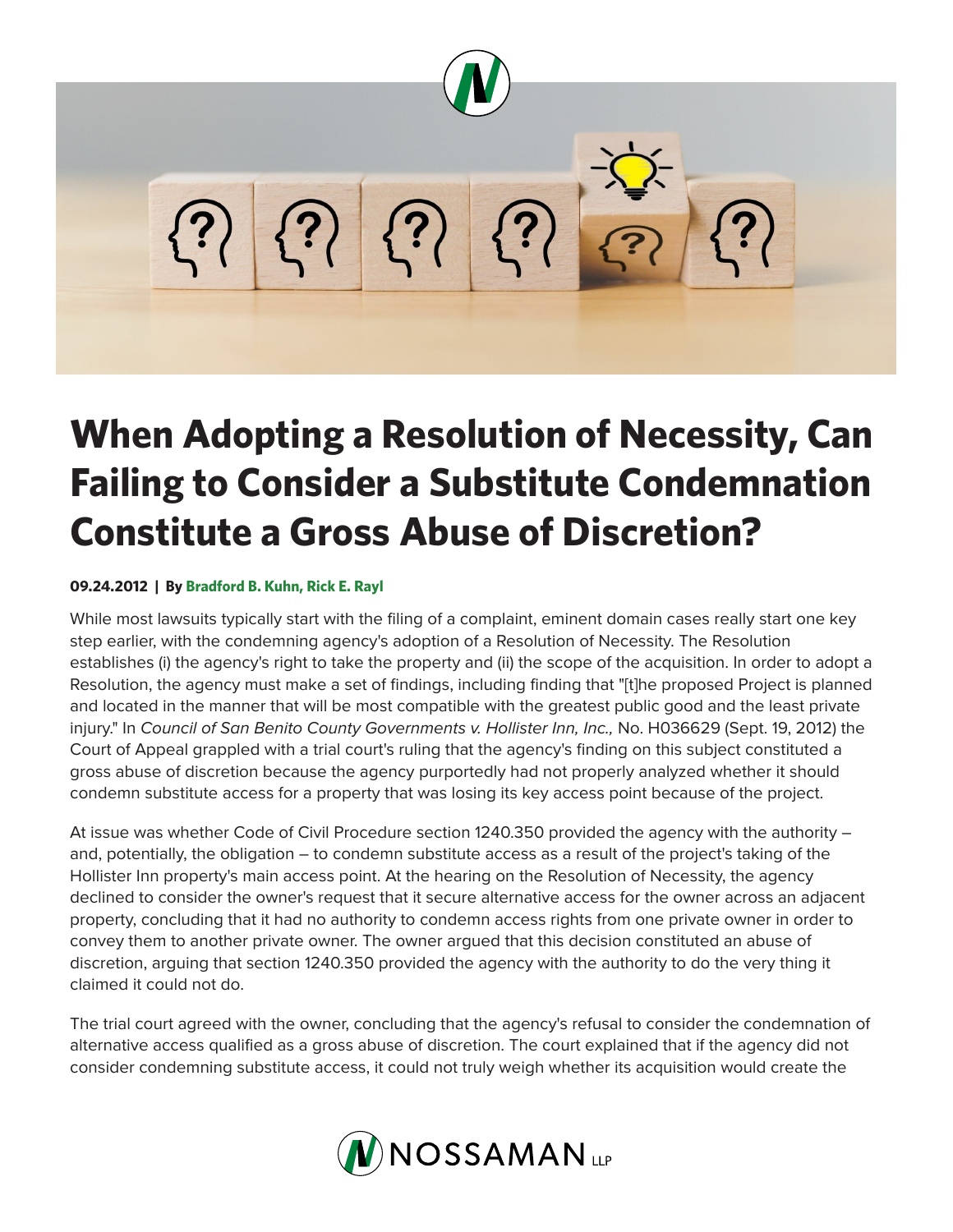least private injury. The court issued a conditional dismissal, providing the agency with an opportunity to hold another public hearing to cure the defect in its Resolution. The court also awarded the owner more than \$200,000 in attorneys' fees. The agency held another hearing, and the case was ultimately settled, but the agency reserved its right to appeal the abuse of discretion finding.

On appeal, the court analyzed in detail the basis for condemning substitute property and the standards applicable when reviewing the findings contained in a Resolution of Necessity. In the end, the court reversed the abuse of discretion finding, wiping out the attorneys' fees award. But the path it took to reach that conclusion contained several interesting stops along the way.

## **Standard of Review for Resolution of Necessity**

Most eminent domain practitioners can quickly state the basic rule on the findings for a Resolution of Necessity. Under Code of Civil Procedure section 1245.250, subdivision (a), a public agency's findings of public use and necessity conclusively establish those things. In other words, once the agency makes a finding that "[t]he proposed project is planned and located in the manner that will be most compatible with the greatest public good and the least private injury," the property owner usually may not dispute that finding.

But there is a twist that rarely gets mentioned. If the agency's findings are "influenced or affected by gross abuse of discretion," the conclusive presumption of section 1245.250, subdivision (a), will not apply. (See Code Civ. Proc., § 1245.225, subd. (b).) The *Hollister Inn* court explained the standard for finding gross abuse of discretion as follows:

A gross abuse of discretion may be established by showing that adoption of a resolution of necessity by the governing board of a public entity was arbitrary, capricious, or entirely lacking in evidentiary support, the governing body failed to follow the mandated procedure, or the governing body was irrevocably committed to taking the property regardless of the evidence presented at the resolution of necessity hearing.

In this case, the trial court had found a gross abuse in the fact that the agency apparently refused even to consider condemning a substitute access right for the property owner, despite the owner's (apparently undisputed) contention that the project would result in the taking of the hotel's primary access point – and the only access point to the main highway upon which the hotel was located.

## **Condemnation of Substitute Access**

Code of Civil Procedure section 1240.350 applies when a part take of one property creates an access issue for the remainder. It allows the agency to condemn alternative access to that remainder parcel. This is precisely what the owner in *Hollister Inn* wanted the agency to do there.

The Court of Appeal examined the language of section 1240.350 and the legislative history leading to its enactment. The court concluded that section 1240.350 applied only where the taking resulted in the remainder parcel being totally landlocked. In other words, if the taking left the remainder with *any* access, however inferior it might be, section 1240.350 did not provide the agency with any right to condemn substitute access. This is important, for two reasons.

First, in *Hollister Inn*, the remainder retained access to a secondary street. Thus, section 1240.350 did not apply, and the agency could not have condemned substitute access. This effectively ended the court's analysis in that case. Because the agency had no power to condemn substitute access, its refusal to do so